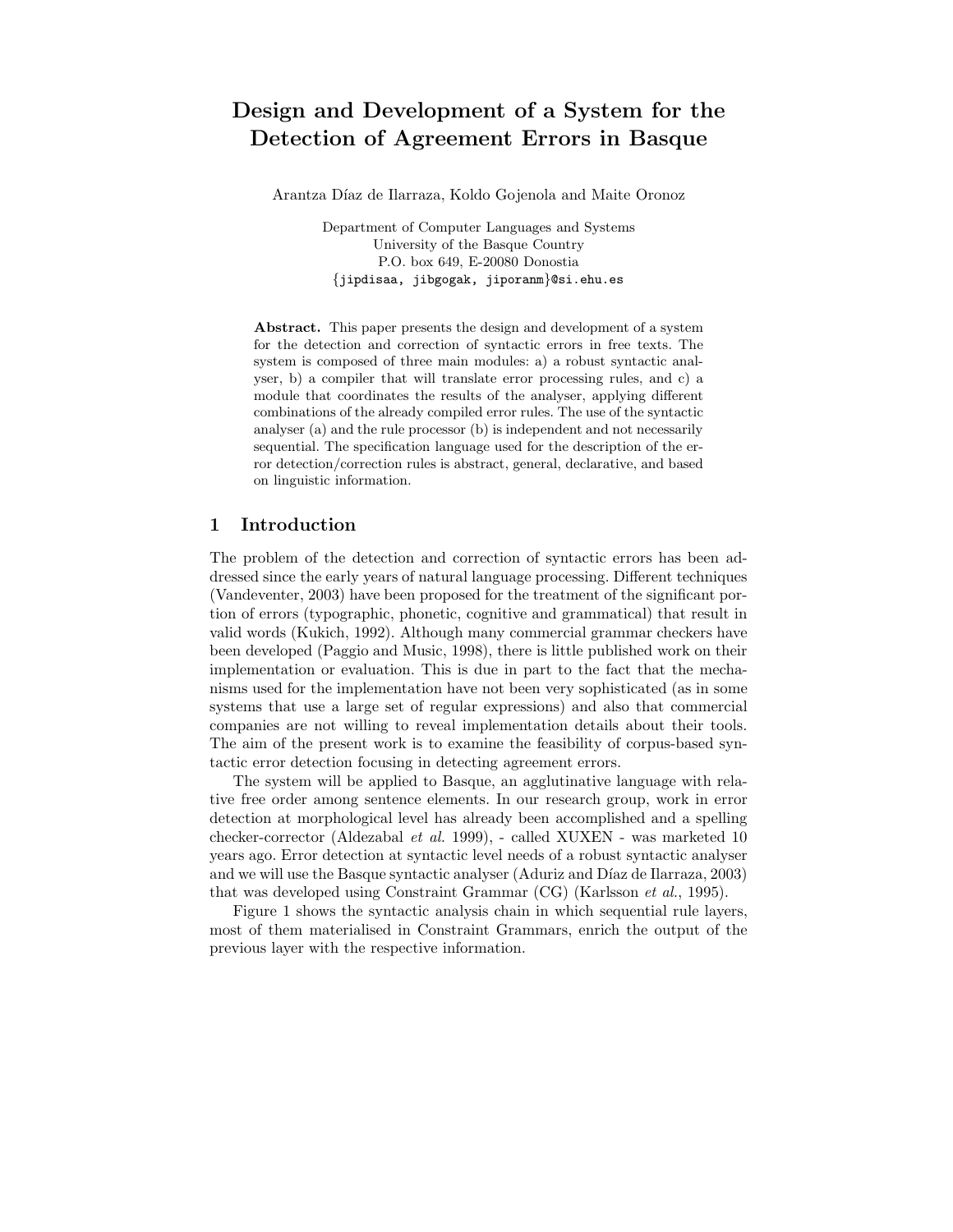

Fig. 1. The multi-layered syntactic analyser for Basque.

The parsing process starts with the outcome of the morphosyntactic analyser (Morfeus), which was created following the two-level morphology (Koskeniemi, 1983) and deals with all the lexical units of a text, both simple words and multiword units. The tagger/lemmatiser EUSLEM, not only obtains the lemma and category of each form but also includes a module for disambiguation. The disambiguation process is carried out by means of linguistic rules (CG) and stochastic rules based on Markovian models (Ezeiza, 2003). Once we have the morphosyntactic information by means of EUSLEM, the recognition of named entities and post-positional phrases is carried out. The subsequent level of chunking identifies verb and noun chains. The last step in this analysis chain is the identification of dependency relations among the components of the sentence in order to obtain a dependency syntactic tree. As a result of using the CG formalism, a lim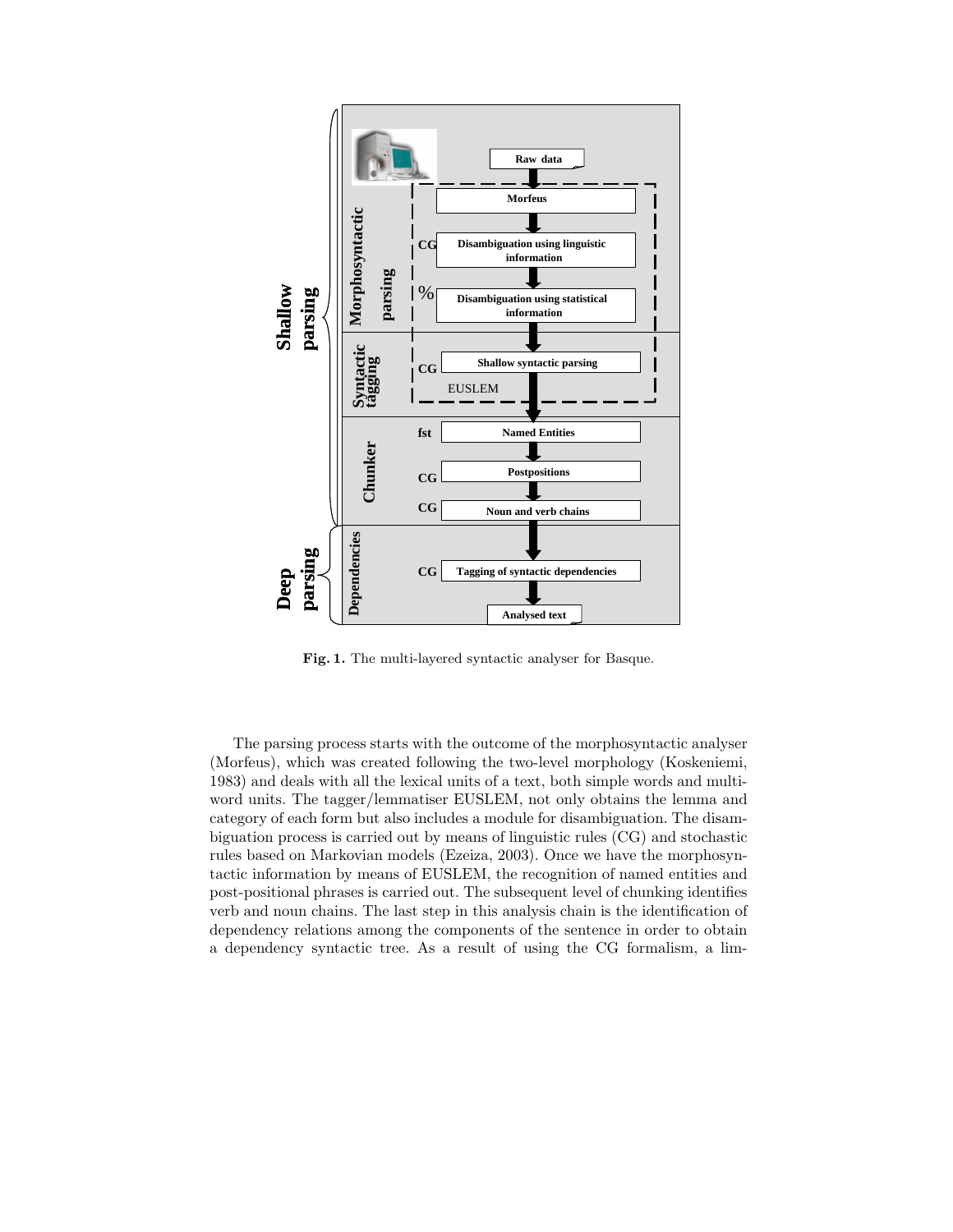ited amount of ambiguity remains, which reduces the number of parsing errors. However, this ambiguity is much lower than in other approaches such as CFGbased parsing systems, in which it is usual to encounter hundreds of parses for each sentence that are later discriminated using statistical information (Briscoe and Carroll, 2004). All the information in the analysis chain is interchanged by means of stardarised XML files (Artola et al., 2004) and a class library for the management of all the linguistic information.

Not all the information provided by this analysis chain is necessary for the detection of some syntactic errors. For example, we can detect errors in ill composed postpositional phrases using pattern rules defined in CG and information only at morphosyntactic (word) level. Other kinds of errors such as agreement errors need all the available information, and specially the information related to the morphosyntactic analysis of each lexical unit and to the dependencies among the elements of the sentence.

The remainder of this paper is organised as follows. Section 2 describes the general architecture of the error processing system. In section 3 we will analyse the agreement errors found in a set of incorrect sentences. Section 4 describes the state of development of the application and we mention the main problems we will have to tackle. Finally some conclusions are outlined in section 5.

# 2 Architecture of the system

We have divided our system for agreement error detection in 4 independent modules (see figure 2). Each of the modules is explained in the following paragraphs.

## 2.1 Syntactic analysis

The syntactic analysis module that we already presented in figure 1 produces, for each input sentence, one or more dependency trees (see figure 3). Each dependency tree contains in each node information about the morphosyntactic analysis of each lexical unit, as well as the dependency relation with its parent and child nodes (e.g. subject, noun modifier, ...). Figure 3 shows the dependency tree of an incorrect sentence we took as an example. The subject zentral nuklearrak (nuclear power station), in the absolutive case, and the auxiliary verb, dute, which needs the subject to be in ergative case, do not agree. In the next section we will explain how we can represent this agreement error by means of a rule.

## 2.2 Error-rule compiler

We have defined a general specification language to be used to search for any linguistic structure, correct or not, in a dependency tree and to transform the obtained structure into a different one. Although this language allows to search for/transform sentences that fulfil a specific requirement, in this application we have used it to write error detection/correction rules.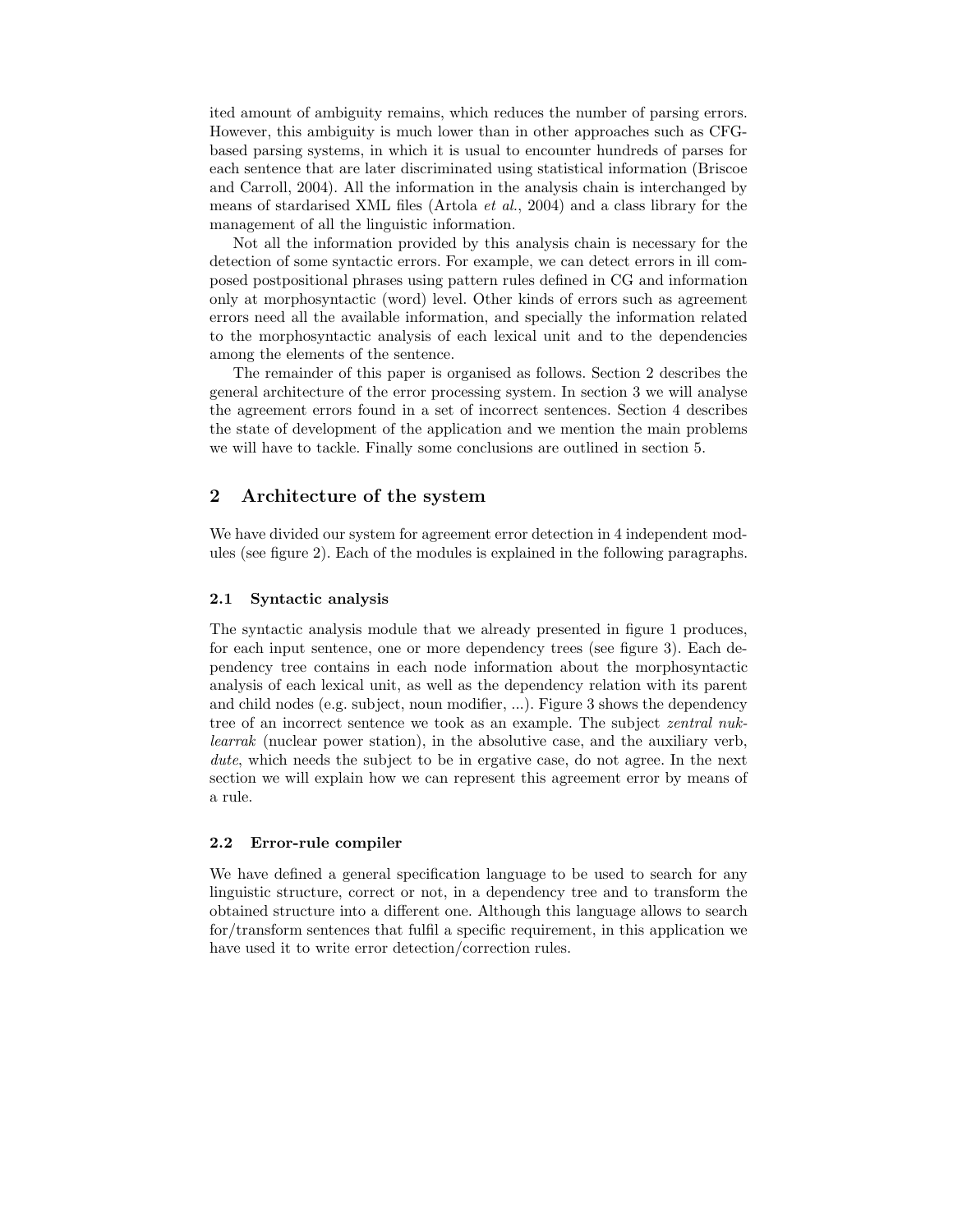

Fig. 2. Architecture of the system.



Fig. 3. Dependency tree for the sentence \*Zentral nuklearrak zakar erradiaktiboa eratzen dute (\*Nuclear power station create radioactive rubbish).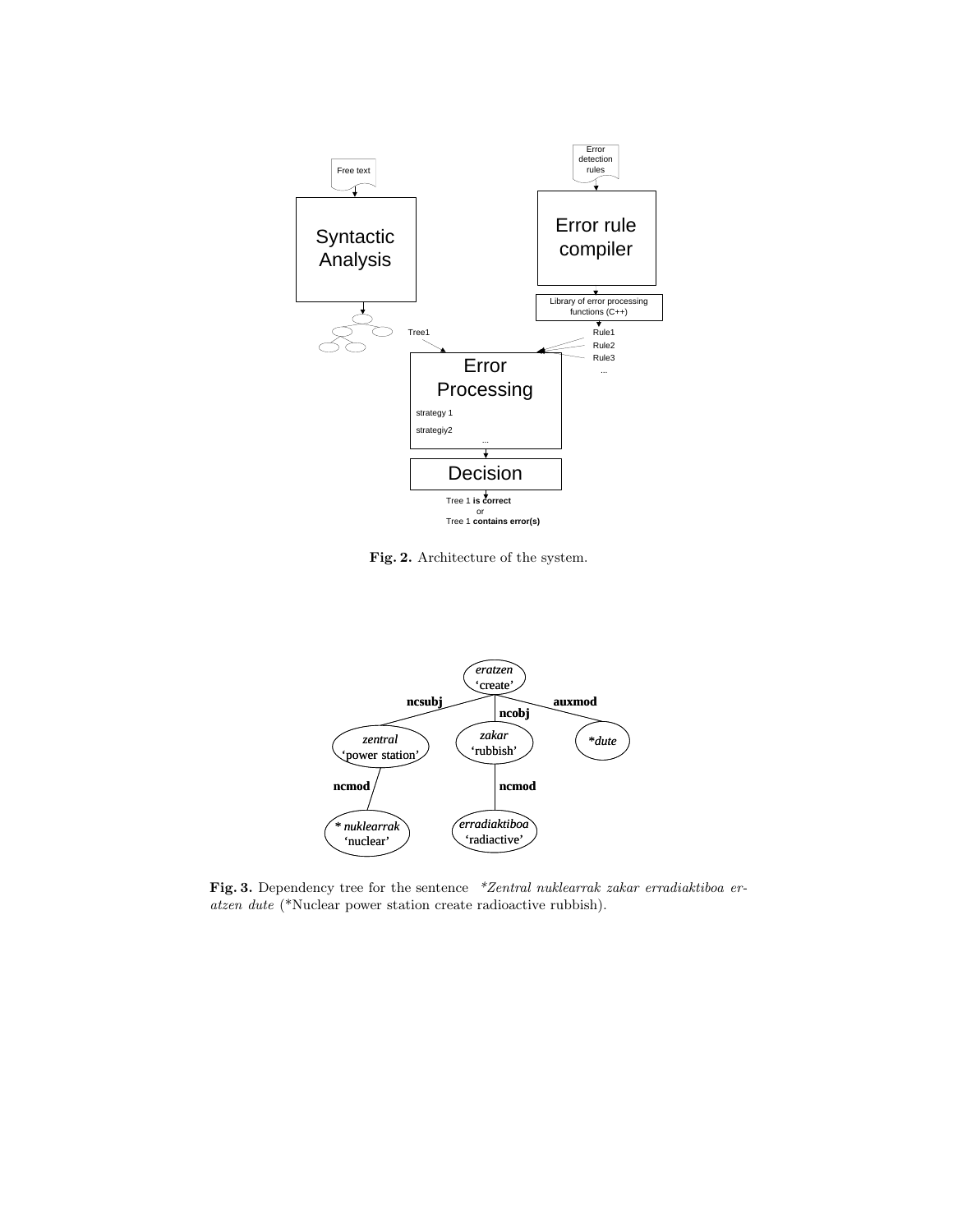The use of an abstract specification language has several advantages: a) declarativeness, b) maintainability and, c) efficiency, as the abstract rules will be compiled to an object language  $(C++)$ .

Each rule contains four different sections (see figure 4): i) Detect: detection of the error in the dependency tree, ii) Correct: one or more possible ways to correct the error, iii) Mark: branches in the tree to be marked to represent the error and, iv) Info: message explaining the error.

This type of rule is very similar to the ones described in related systems (Knutsson et al., 2001). In the following paragraphs we will describe each component in detail.

## RULE AGREEMENT SUBJ CASE NOR NORK

(

```
Detect (
       @!ncsubj!ncmod∼ &
       @!auxmod.type == 'nor-nork' &
       @!ncsubj!ncmod.case != @!auxmod.nork.case
       \lambdaCorrect (
       (@!auxmod.nork.case := @!ncsubj!ncmod.case)
      # Zentral nuklearrAK zakar erradiaktiboa eratzen DU.
       # 'The nuclear power station creates radioactive rubbish'
       (@!ncsubj!ncmod.case := @!auxmod.nork.case
      # Zentral nuklearrEK zakar erradiaktiboa eratzen DUTE.
       # 'Nuclear power stations create radioactive rubbish'
       \lambdaMark ((ncsubj & auxmod))
Info (The subject and the auxiliary verb do not agree in case.)
       )
```


Error detection The error processing rules allow the traversing of the dependency tree while at the same time checking syntactic constraints.

In the description of the errors we use linguistic information such as tags that define dependency relations between the elements of the sentence (e.g. ncsubj, ncobj,...), as well as tags defining features of the syntactic elements (number, case, ...). Apart from this, some operators have been defined, i) to describe the traversal across the branches of the dependency tree (e.g.  $\partial$ ) indicates the current tree node the program is inspecting, '!' followed by a dependency tag (e.g. ncsubj) crosses a dependency link down the current node, '¡' ascends a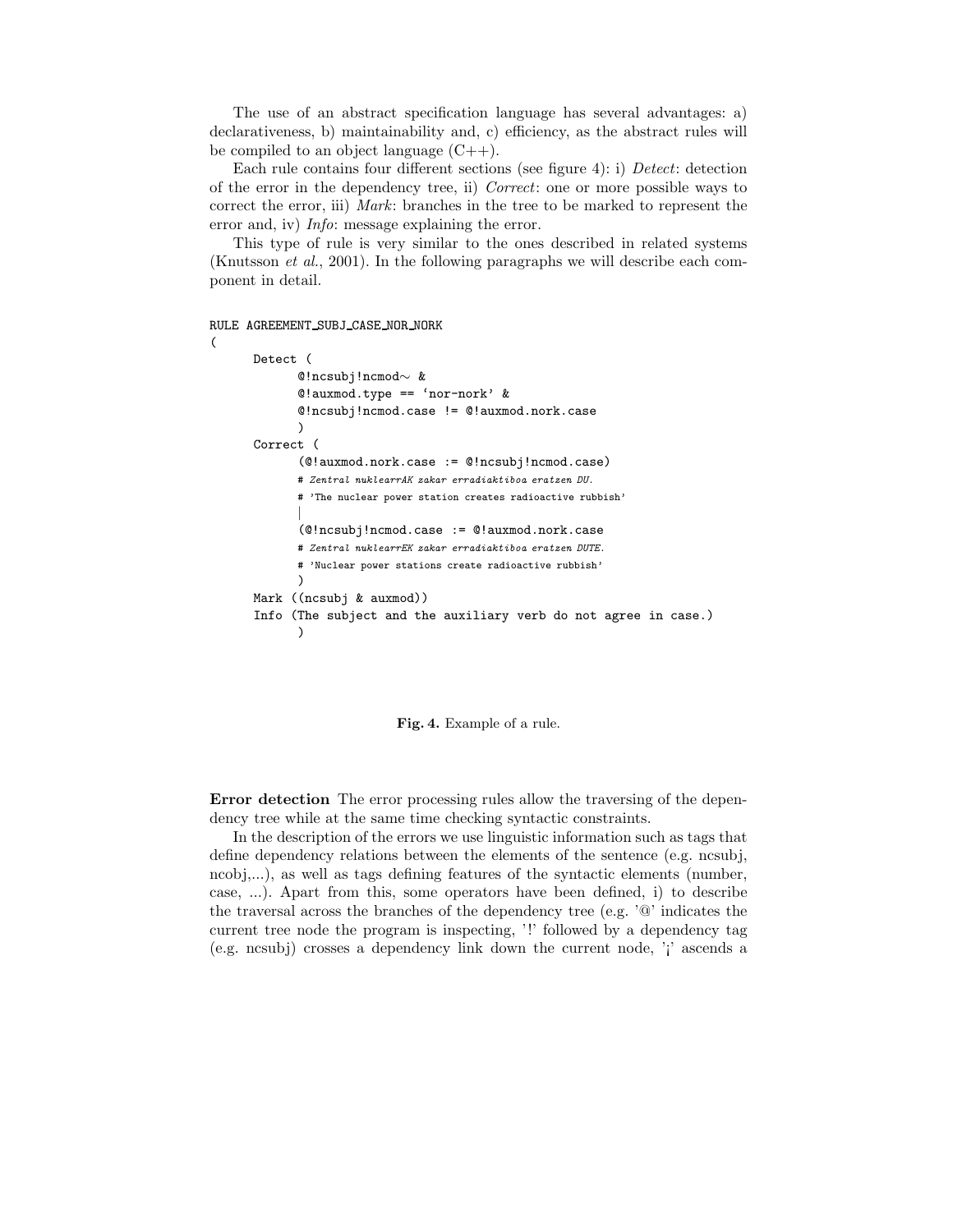dependency link, ...) and, ii) to inspect linguistic features (e.g. '∼' looks for the existence of a feature,  $\mathcal{H}$  asks for the number of dependency tags,...).

Thus, for example, the *Detect* part of the example in figure 4 can be paraphrased as: starting from the current node  $(2\omega)$ , descend in the tree  $('!)$  across the branch tagged with the 'ncsubj' dependency relation and descend again ('!') across the branch tagged with 'ncmod'. An agreement error between the subject and the verb occurs if the case of the subject and the 'case' of the agreement marker in the auxiliary verb are different  $('!=')$ .

Error correction The Correct part of the rule contains two possible corrections: it can be corrected by assigning the case of the subject to the auxiliary verb so that we obtain the acceptable sentence 'Zentral nuklearrAK zakar erradiaktiboa eratzen DU' (THE nuclear power station createS radioactive rubbish). Another option  $('')$  could be to assign the 'case' of the auxiliary verb to the subject and obtain the correct sentence 'Zentral nuclearrEK zakar erradiaktiboa eratzen DUTE' (Nuclear power stationS create radioactive rubbish).

Morphological generation will be used to obtain these two correct sentences. One of them will fit in better than the other one in the text. For the process of discriminating among candidate corrections, several methods have been proposed. Some of them are based on heuristics regarding the number of changes required at the morphosyntactic level (Menzel, 1988) or at the semantic and phonetic levels (Genthial et al., 1994). Some other methods take into account the syntactic/semantic context of the incorrect element (Golding and Roth, 1996, Carlsson et al. 2001). In this last paper 'context sensitive text correction' is used when dealing with spelling errors in order to choose the best candidate. We propose a similar technique but at a syntactic level to choose the best option among all the candidate corrections. It is important to remark that after applying morphological generation to create all the possible corrections, a reparsing of the resulting dependency trees would be necessary to test whether the introduction of a correction does not produce any other errors.

At the moment, a number of rules have been designed, and only the section relative to *detection* has been completely implemented. As the rules are written in an abstract language, they cannot be directly applied to a dependency tree because they must first be translated into executable statements. We defined and implemented a syntax-directed translation scheme (Aho et al., 1985) for that purpose. A lexical analyser recognises lexical units in the rules and a syntactic analyser analyses the correct syntax of the rule and generates the code in C++. Once the code is created, the error processing module will apply the executable rules to the trees.

## 2.3 Error processing module

The next step in the process of error detection is the application of the rules to the trees. Some strategies will be defined for that purpose. The simplest strategy could be to 'apply all the rules to all the nodes in the tree'. We have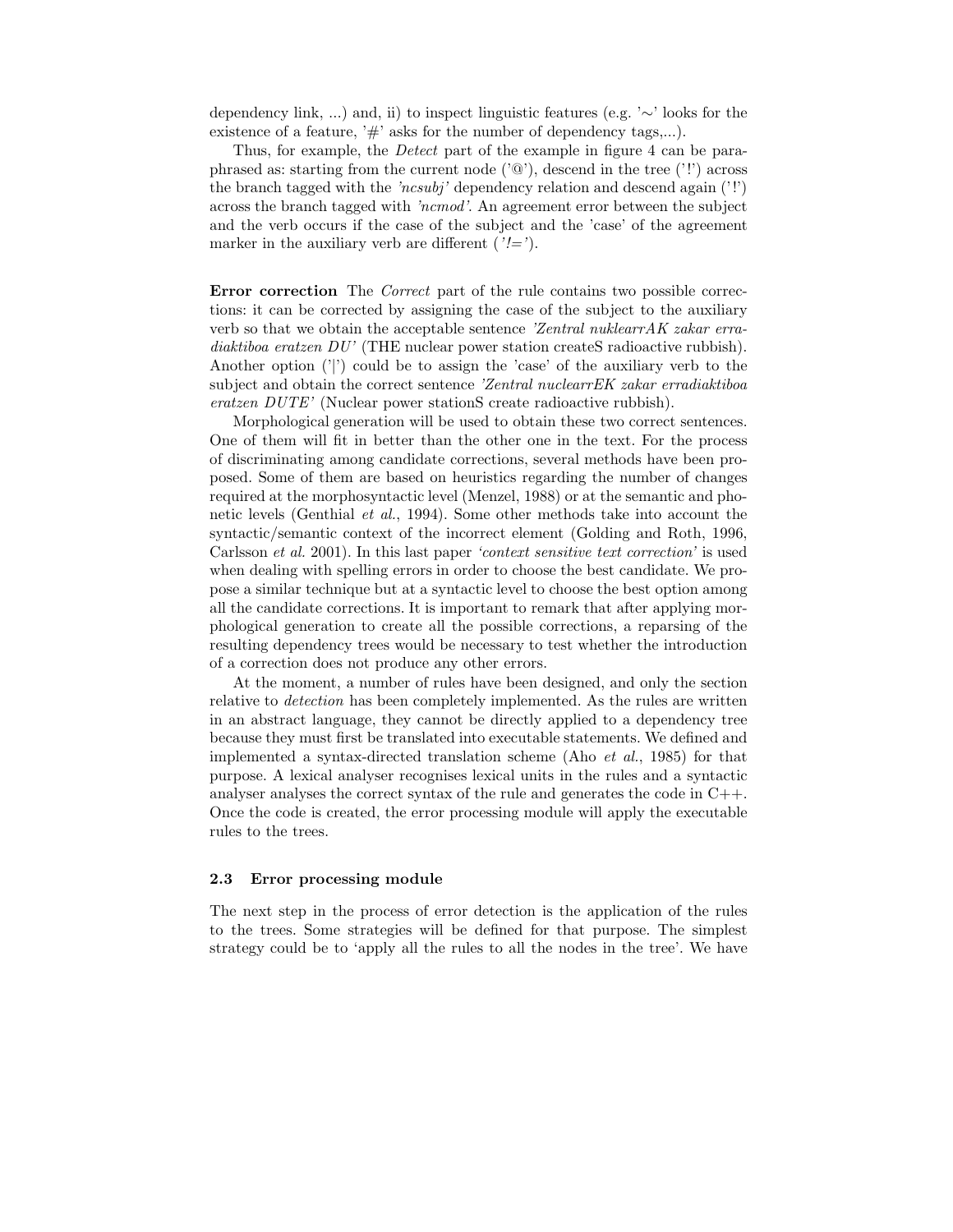manually analysed 64 sentences containing agreement errors and have noticed that the structures in which the error detection rules are applied are repeated. This phenomenon could be reflected in a strategy by applying first the rules that match up these structures. In a near future, different strategies will be defined and evaluated taking into consideration aspects such as the minimisation of morphological and structural changes, or the introduction of new errors.

#### 2.4 Decision module

The problem when dealing with syntactic ambiguity lies in deciding which of the different analyses is the correct one. In case of ambiguity, the error detection system will have more than one dependency tree for a sentence. When the error detection rules are applied to them, we should study what happens when an error is detected. It may happen that, in an ambiguous correct sentence, the error detection rules could mark one of the incorrect analyses as a syntactic error, giving a false alarm. In these cases, we think that an error should only be marked when all the analyses contain an error. The decision module will be in charge of this task.

## 3 Analysis of agreement errors

In order to define the error rules to be used for agreement error detection, first we manually analysed a set of 64 sentences with some type of agreement error. These sentences were manually extracted from texts of students that have Basque as their mother language. Most of the sentences are related to scientific issues (e.g. computer science students' final year projects,...).

In that corpus, we found 66 errors in 64 sentences (2 sentences with 2 errors). We want to notice that other 2 sentences have been rejected since the agreement error was difficult to detect. One of them is a relative clause with ellipsis that we want to analyse in depth. The second one is a sentence with a non-finite verb, which do not carry any mark to indicate tense or person. As the number of non-finite verbs in this corpus is small, we have decided to start with the finite verbs and try using verb subcategorisation for non-finite verbs later.

Regarding agreement errors, we have made a distinction taking into account the linguistic context in which they occur. Thus, we differentiate between:

- Agreement inside noun or verb chains  $(5 \text{ errors from } 64, 7.8 \%)$ .
- Agreement inside clauses (59 errors from 64, 92.2  $\%$ ).
- Agreement between subordinate and main clauses in the sentence (0 errors).

We can see that the number of agreement errors inside clauses is high, so we have focused our analysis in that kind of error.

With the aim of better understanding the high number of errors into clauses, we will briefly explain this kind of agreement. In finite verbs, the agreement elements are marked explicitly in the following way: the verb agrees with the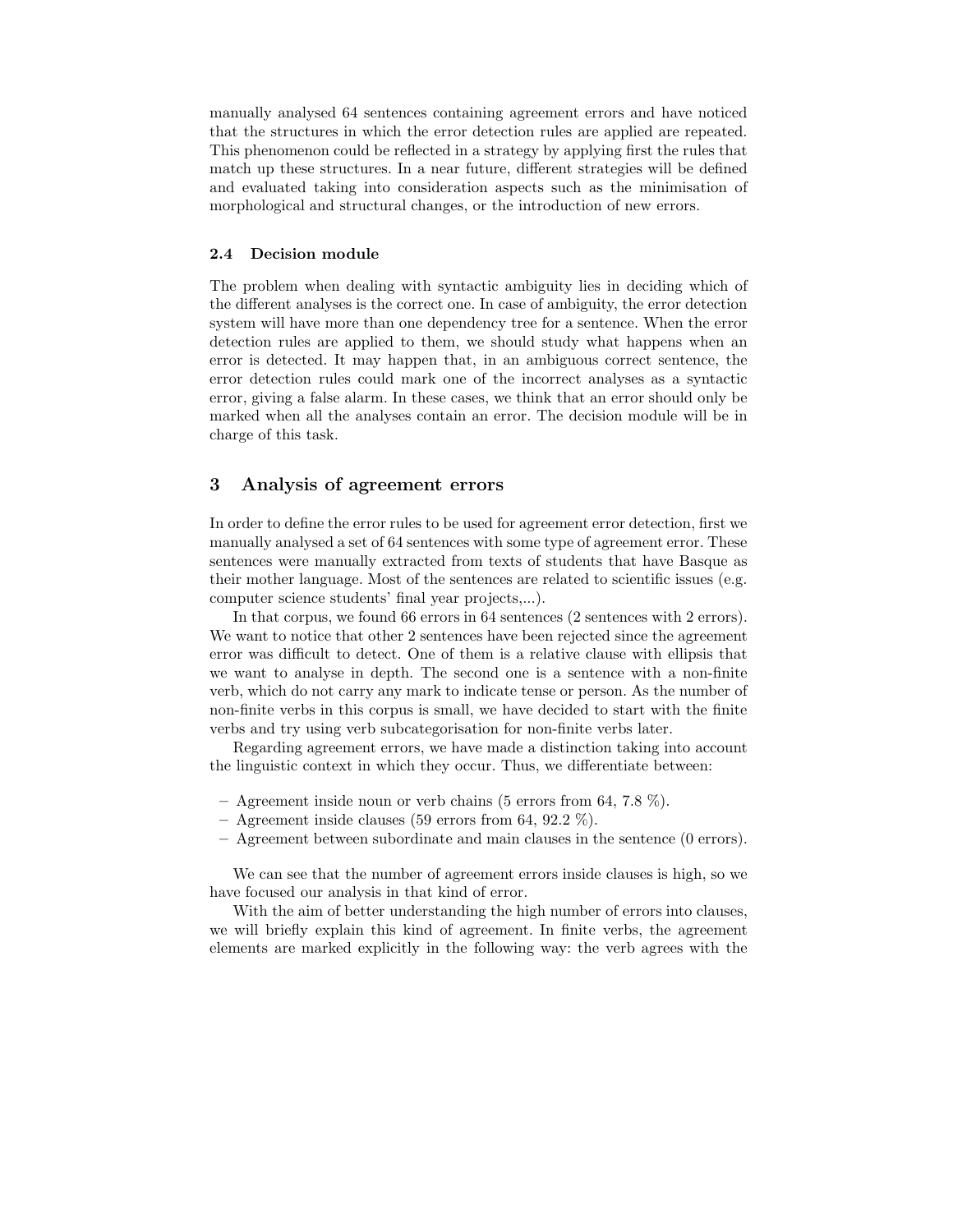subject, object or indirect object of the sentence. These elements can appear in any order in the sentence, and each of them must agree with their corresponding agreement markers in the verb morphemes in number and person. This is a source of many syntactic errors, considerably higher than in languages with a more reduced kind of agreement, as English or Spanish. Basque is a morphologically ergative language with accusative syntax. Morphological ergativity implies that the subject of a transitive verb is realized in the ergative case, as opposed to the object of a transitive verb, and the subject of an intransitive verb, which are realized in the absolutive case. Besides, the indirect object is realized in the dative case. Some of the rules we have defined for agreement error detection are based on these characteristics. They look for disagreement in case or number between the agreement markers of the auxiliary verbs and finite lexical verbs and the subject, object and indirect object.

Table 1 indicates the number of errors found in each of the mentioned categories.

|                                | Elements of the sentence |  |                                |
|--------------------------------|--------------------------|--|--------------------------------|
| Verb                           |                          |  | Subject Object Indirect object |
| In agreement markers in 'case' | 30                       |  |                                |
| In agreement markers in number |                          |  |                                |
| Total                          | 55                       |  |                                |

Table 1. Number of errors in each category.

As we can see in the table above, 30 errors (54.6% of the total) are due to disagreement between the verb and the subject. The reason for this phenomena is that in Basque the morpheme for the absolutive plural and the one for the ergative singular are identically written.

The remaining 4 errors are divided as follows: 3 are due to the fact that if the object of the sentence is declined in the partitive case, the correspondent agreement mark in the verb must be singular. In the other error, an object appears in the sentence with an intransitive verb.

28 rules have been already designed for detecting these errors. Most of them check general structures and detect a high number of errors (e.g. 24 errors are detected with 3 rules) while others are for very specific structures.

At the moment, we are analysing different possibilities of dealing with several phenomena such as some types of ellipsis, relative clauses and coordination.

# 4 The state of development

At this point, the state of the work we present in the paper is the following:

1. The syntactic parser is almost complete.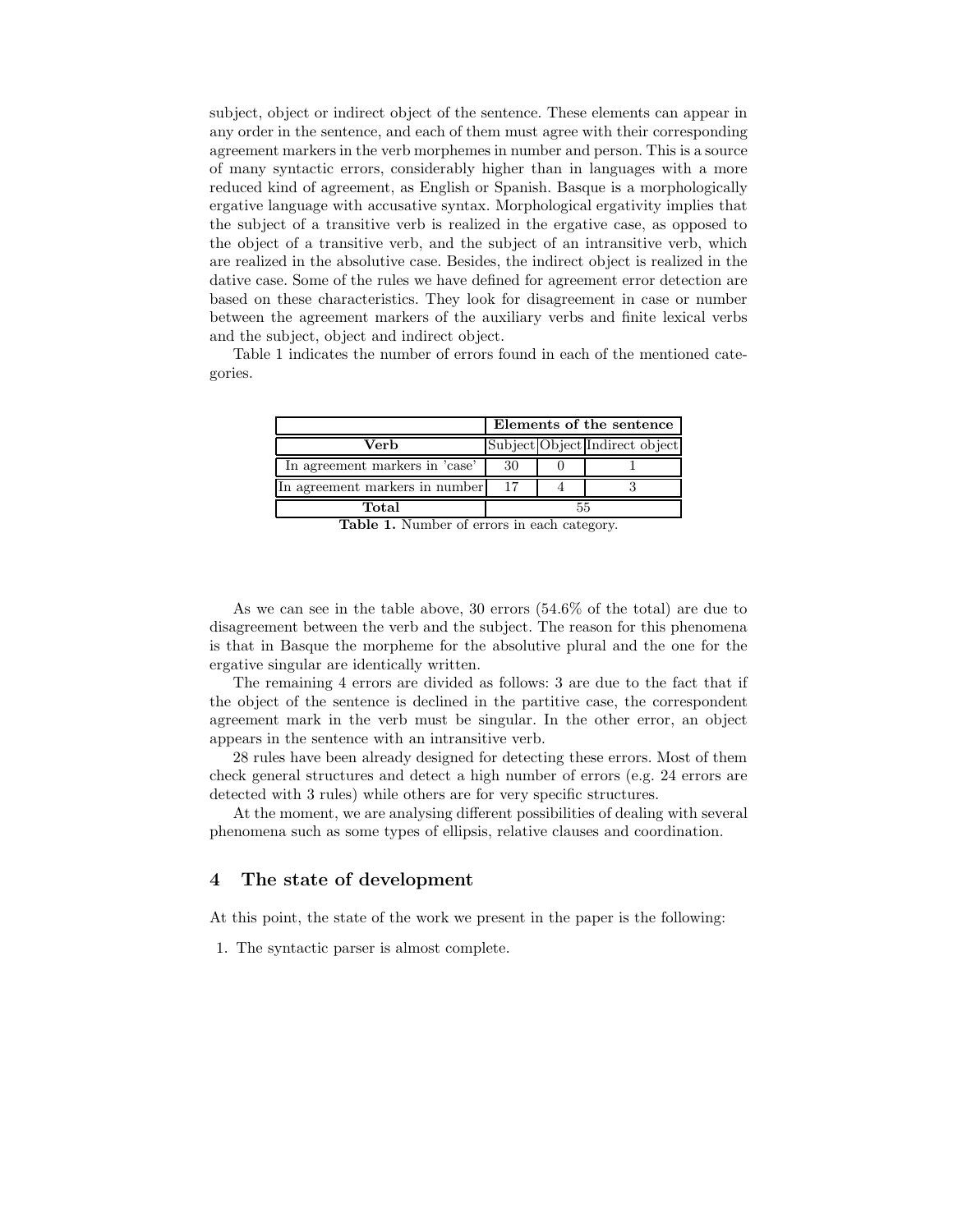- 2. The error detection rule compiler is finished and running while the error correction compiler is still in the design phase.
- 3. The rule application module is operational.
- 4. 64 sentences with agreement errors have been analysed, and the corresponding rules designed.
- 5. The first experiments have been manually developed with good results.

Regarding evaluation, we have in mind a type of assessment process similar to that of Starlander et al. (2002). It is to be expected that some of the errors in the evaluation will be due to the problems described in the following paragraphs.

When developing a system to cope with syntactic errors in real texts, we think that one of the main problems we will have to deal with is the lack of coverage of the syntactic analyser.

Since the parsing system we are using contains several modules, each of them could add a limited amount of errors, which would be accumulated through each phase. As each module can introduce new errors, this could increase the number of false alarms, where a correct sentence is marked as incorrect due to errors in any of the previous phases. In fact, it could be paradoxical to have the fact that the analysed sentences contain more errors due to correct sentences incorrectly analysed than to real syntactic errors. This fact makes compulsory a corpusbased evaluation (Gojenola and Oronoz, 2000), in order to obtain high precision and minimise the number of false alarms. We also expect that this will be done at the cost of lowering recall, only marking errors that can be detected with very high precision.

# 5 Conclusions

We have presented a system for the treatment of complex syntactic errors based on three main modules: a robust syntactic analyser, an error processing rule compiler and a coordination module that will give way to experiment with different strategies to error detection and correction. The goal is to process real texts with high precision error detection/correction, minimising false alarms, which are the main bottleneck in current grammar checking systems. The system will be mainly declarative, as all the modules are based on abstract views of the syntactic processes involved (syntactic analysis and error rules), and extensible, being based on an object oriented approach. At the moment, the syntactic analysis module and the error rule application module are operational. Regarding the error rule compiler, the error detection part is already implemented, and a number of rules have been devised and tested on real sentences.

# 6 Aknowledgments

This research is supported by the University of the Basque Country(9UPV00141.226- 146012002) and the Ministry of Industry of the Basque Government (XUXENG project, 0D02UN52). Thanks to Ruben Urizar for his help writing the final version of the paper.